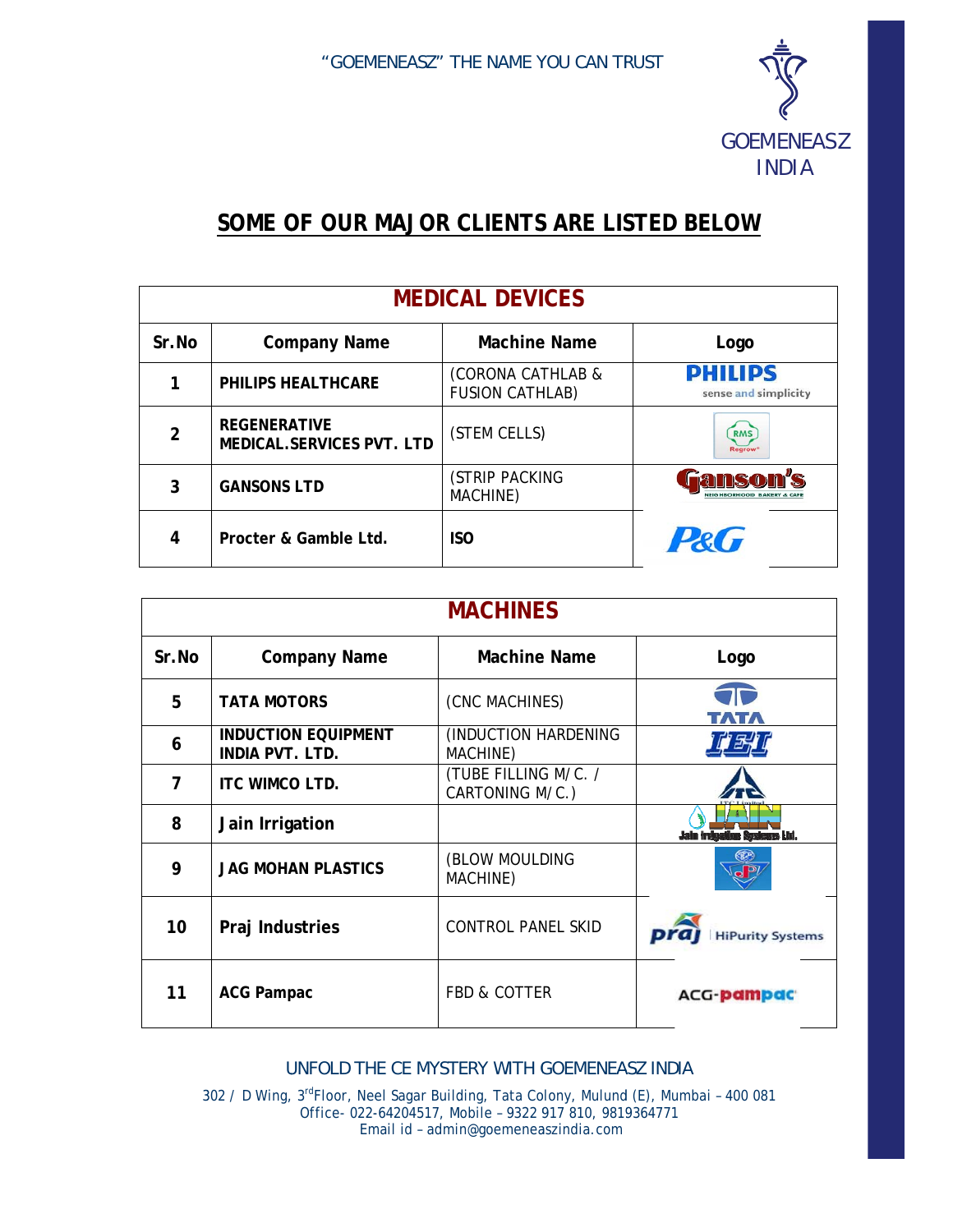

| <b>MACHINES</b> |                                                    |                                      |                                                                    |  |
|-----------------|----------------------------------------------------|--------------------------------------|--------------------------------------------------------------------|--|
| Sr.No           | <b>Company Name</b>                                | <b>Machine Name</b>                  | Logo                                                               |  |
| 12              | <b>BAINITE MACHINES</b>                            |                                      |                                                                    |  |
| 13              | Larsen & Tubro Ltd.                                |                                      | <b>L&amp;T</b> Infotech                                            |  |
| 14              | Propack Technologies Pvt<br>Ltd.                   |                                      |                                                                    |  |
| 15              | Biopharmax India Pvt. Ltd.                         |                                      | Biopharmax<br>Group                                                |  |
| 16              | BEW Engineering Pvt. Ltd.                          |                                      | <b>BEW BIFRIENDS ENGINEERING WORKS</b>                             |  |
| 17              | <b>Klenzaids Contamination</b><br>Control (P) Ltd. |                                      | Klenzaids                                                          |  |
| 18              | <b>Marion Biotech</b>                              |                                      | Marion Biotech                                                     |  |
| 19              | Medica Instruments MFG.Co.                         |                                      | Medica<br>strument Mfg. Co                                         |  |
| 20              | Thermolab Scientific<br>Equipment Pvt. Ltd.        |                                      |                                                                    |  |
| 21              | Pilani Envirotech Pvt. Ltd.                        |                                      | Pilani Envirotech Pvt. Ltd.<br><b>POLLUTION CONTROL EQUIPMENTS</b> |  |
| 22              | ADAM FABRIWERK (P) LTD                             | (STARCH PASTE<br>PREPARATION VESSEL) | adam<br>fabriwerk                                                  |  |
| 23              | Vibrer Technology Pvt. Ltd.                        |                                      |                                                                    |  |
| 24              | <b>SAMS TECHNO MECH</b>                            | (PLM / RMG)                          |                                                                    |  |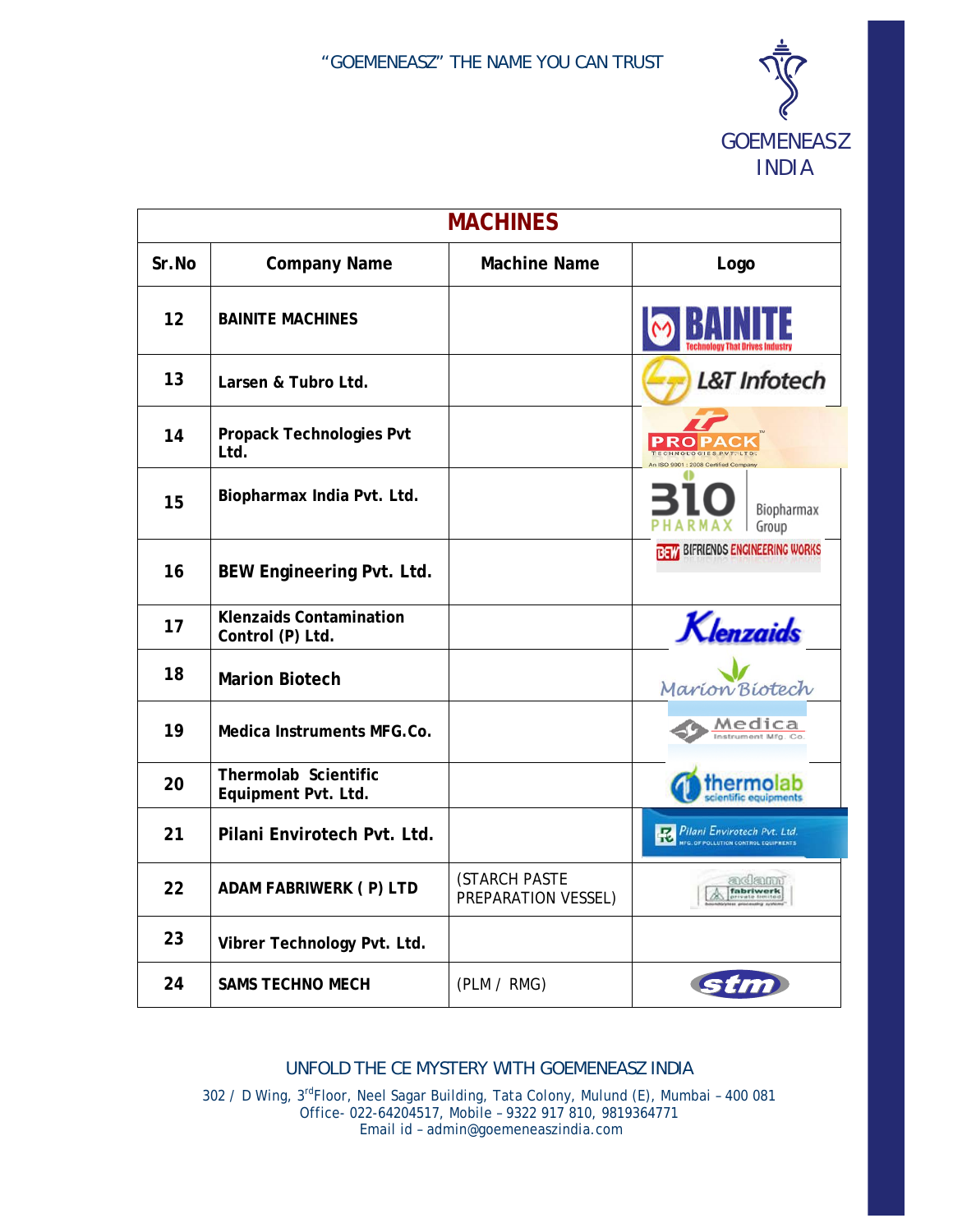

| <b>MACHINES</b> |                                             |                                              |                                                                                                                |  |
|-----------------|---------------------------------------------|----------------------------------------------|----------------------------------------------------------------------------------------------------------------|--|
| Sr.No           | <b>Company Name</b>                         | <b>Machine Name</b>                          | Logo                                                                                                           |  |
| 25              | <b>MACK PHARMATECH</b>                      | (HUMIDITY &<br>PHOTOSTABILITY<br>CHAMBER)    | <b>MACK PHARMATECH</b><br>MFGRS. PHARMA AND LAB. EQUIPMENTS                                                    |  |
| 26              | <b>MASER ELECTRONICS PVT</b><br>LTD.        | (TRANSFORMER OIL<br><b>CLEANING MACHINE)</b> | ER We Think 'Customer'. The Rest Follows.<br>MASER ELECTRONICS (P) LTD. An UL Registerd ISO, 9001:2008 Company |  |
| 27              | <b>CEE DEE VACUUM</b><br><b>EQUIPMENT</b>   | (EXTRUSION MACHINE)                          | <b>CEE DEE</b><br><b>VACUUM EQUIPMENT PVT. LTD.</b>                                                            |  |
| 28              | <b>WONDER PACK MACHINES</b><br>PVT. LTD.    |                                              | <b>WONDERPA</b><br>e thermoforming people<br>a division of Rajor                                               |  |
| 29              | PRECISION AUTOMATION<br>ROBOTICS INDIA LTD. | (GLUE DISPENSING<br>ROBOT)                   |                                                                                                                |  |
| 30              | <b>PRABODH NIRMAN</b>                       | (PRINTING MACHINE)                           | <b>PRABODH</b><br><b>NIRMAN</b>                                                                                |  |
| 31              | <b>PUNE AUTOMATIONS</b>                     |                                              |                                                                                                                |  |
| 32              | GLO- PLAST machines Pvt.<br>Ltd.            |                                              | Glo-pla                                                                                                        |  |
| 33              | MIPAK PLASTICS (P) LTD                      |                                              |                                                                                                                |  |
| 34              | <b>UNIQUE EQUIPMENTS</b>                    |                                              |                                                                                                                |  |
| 35              | <b>Grind Master</b>                         |                                              | <b>Absolute Craincering</b>                                                                                    |  |
| 36              | ADAM FABRIWERK (P) LTD                      | (STARCH PASTE<br>PREPARATION VESSEL)         | actam<br>fabriwerk                                                                                             |  |
| 37              | <b>GRIND MASTER</b>                         | (SPECIAL PURPOSE<br>POLISHING MACHINE)       | <b>GRIND MASTER</b>                                                                                            |  |
| 38              | <b>SAMS TECHNO MECH</b>                     | (PLM / RMG)                                  | stm                                                                                                            |  |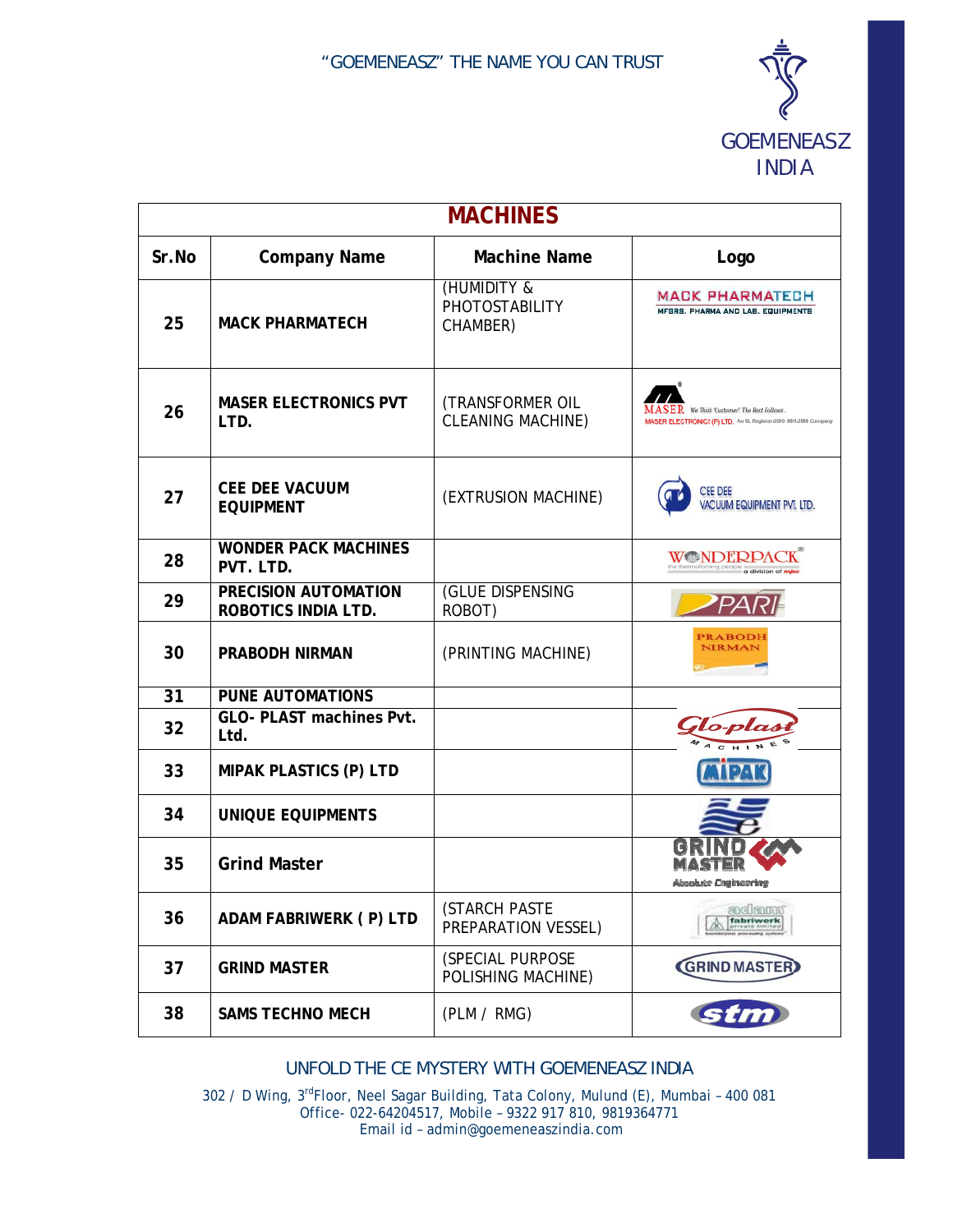

| 39 | <b>MACK PHARMATECH</b>                                               | (HUMIDITY &<br><b>PHOTOSTABILITY</b><br>CHAMBER) | <b>MACK PHARMATECH</b><br>MFGRS, PHARMA AND LAB, EQUIPMENTS |
|----|----------------------------------------------------------------------|--------------------------------------------------|-------------------------------------------------------------|
| 40 | <b>ENERTECH ELECTRONICS</b><br>PVT LTD.                              |                                                  |                                                             |
| 41 | <b>SAAN ENGINEERS PVT LTD</b>                                        | (BLENDER / TIPPER / BIN<br><b>CUM BLENDER)</b>   |                                                             |
| 42 | <b>TAPASYA ENGINEERING</b>                                           | (GRANULATOR, SIFTERS,<br>DRYERS)                 | GROUE                                                       |
| 43 | <b>GOMA ENGINEERS</b>                                                |                                                  |                                                             |
| 44 | <b>EMBIN TECHNOLOGIES</b>                                            |                                                  | $\mathbf{R}$ embin                                          |
| 45 | <b>CHEMAC EQUIPMENTS PVT.</b><br>LTD / SUN<br><b>PHARMACEUTICALS</b> |                                                  | <b>HEMA</b>                                                 |
| 46 | ANCHOR MARK PVT LTD.                                                 |                                                  | Anchor                                                      |
| 47 | <b>ACIER EQUIPMENT</b>                                               |                                                  | ACIER EQUIPI<br>12 N S                                      |
| 48 | <b>KINNARI PRINTING</b><br><b>TECHNOLOGIES - ISO</b><br>9001:2000    | (PRINTING MACHINE)                               |                                                             |
| 49 | <b>AIRPAC</b>                                                        |                                                  |                                                             |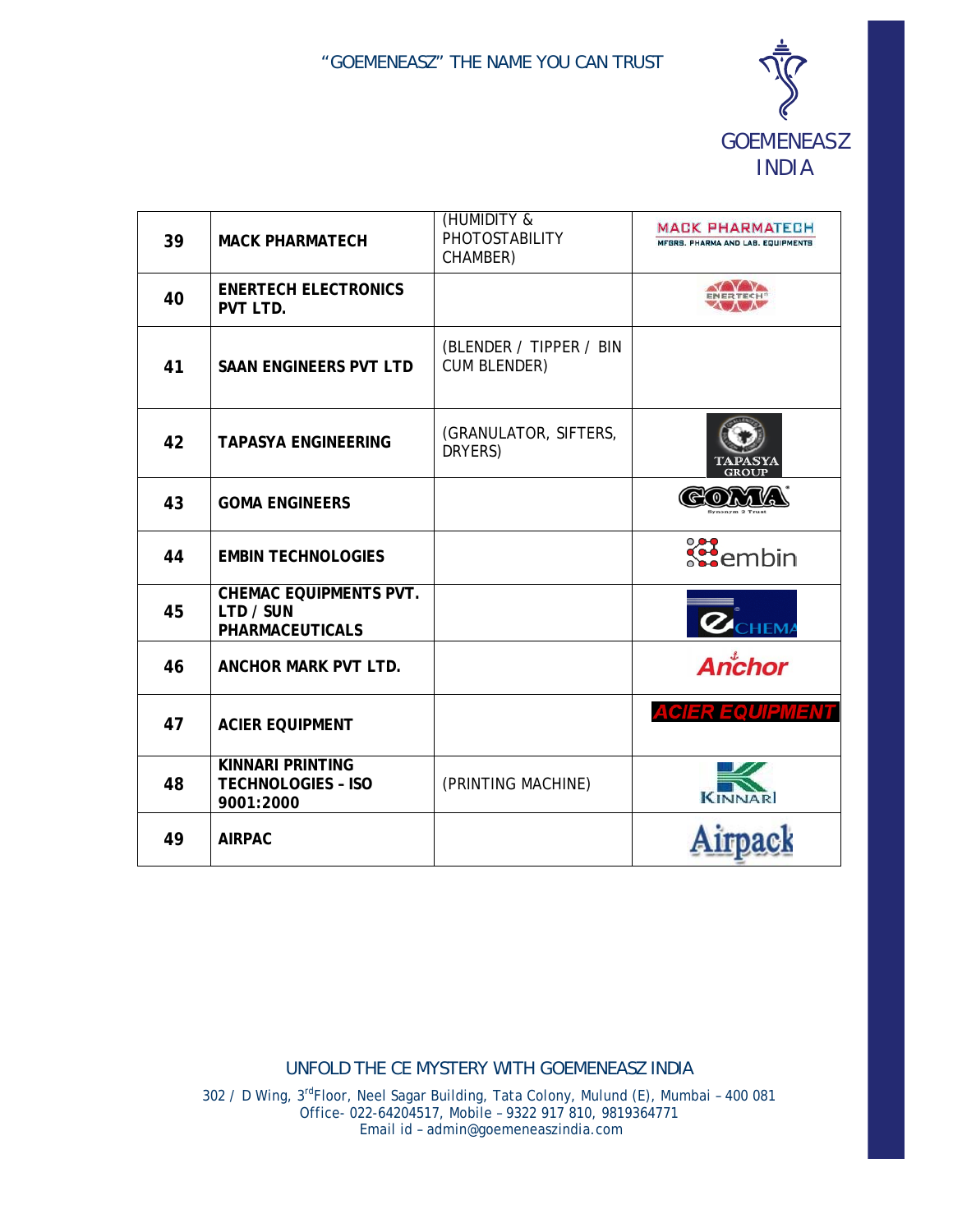

| <b>MACHINES</b> |                                                       |                                   |                                                |  |
|-----------------|-------------------------------------------------------|-----------------------------------|------------------------------------------------|--|
| Sr.No           | <b>Company Name</b>                                   | <b>Machine Name</b>               | Logo                                           |  |
| 50              | PROMAS ENGINEERS PVT<br><b>LTD</b>                    | (DOUBLE CONE BLENDER<br>/ JETMIL) |                                                |  |
| 51              | <b>PHARMA LINKS</b>                                   | (FORM FILL & SEALING<br>MACHINE)  |                                                |  |
| 52              | <b>ELMACH PACKAGING PVT</b><br><b>LTD</b>             |                                   | <b>ELMAC PACK</b>                              |  |
| 53              | <b>GLOBAL PET</b>                                     | (BLOW MOULDING<br>MACHINE)        |                                                |  |
| 54              | <b>3M INDIA LTD</b>                                   |                                   |                                                |  |
| 55              | <b>CAMPBELL ELECTRONICS</b>                           | (PHARMA MACHINES)                 | <b>CAMPBELL</b><br>ELECTRIC, INC.              |  |
| 56              | <b>KLEEN AIR SYSTEMS PVT</b><br><b>LTD</b>            |                                   |                                                |  |
| 57              | <b>WINTECH PHARMACHEM</b><br><b>EQUIPMENT PVT.LTD</b> | (TABLET COATING PAN &<br>BLENDER) | <b>WINTECH PHARMACHEM EQUIPMENTS PVT. LTD.</b> |  |
| 58              | PARAGON AUTO CONTROL                                  | (TIMERS)                          | PARAGON                                        |  |
| 59              | <b>MAHARSHI UDYOG</b>                                 |                                   |                                                |  |
| 60              | <b>NEELA INDIA PVT LTD</b>                            | (WATER PURIFICATION<br>SYSTEM)    |                                                |  |
| 61              | <b>INORBIT MALLS (INDIA) PVT</b><br><b>LTD</b>        |                                   | <b>Inorbit</b>                                 |  |
| 62              | <b>OSWORLD</b>                                        | (STABILITY CHAMBER)               | <b>OSWORLD</b>                                 |  |
| 63              | <b>INTELLIVISION SOFTWARE</b>                         |                                   | <b>Intellivision World</b>                     |  |
| 64              | <b>FABTECH TECHNOLOGIES</b><br>INTERNATIONAL PVT LTD. | (DISPENSING BOOTH)                |                                                |  |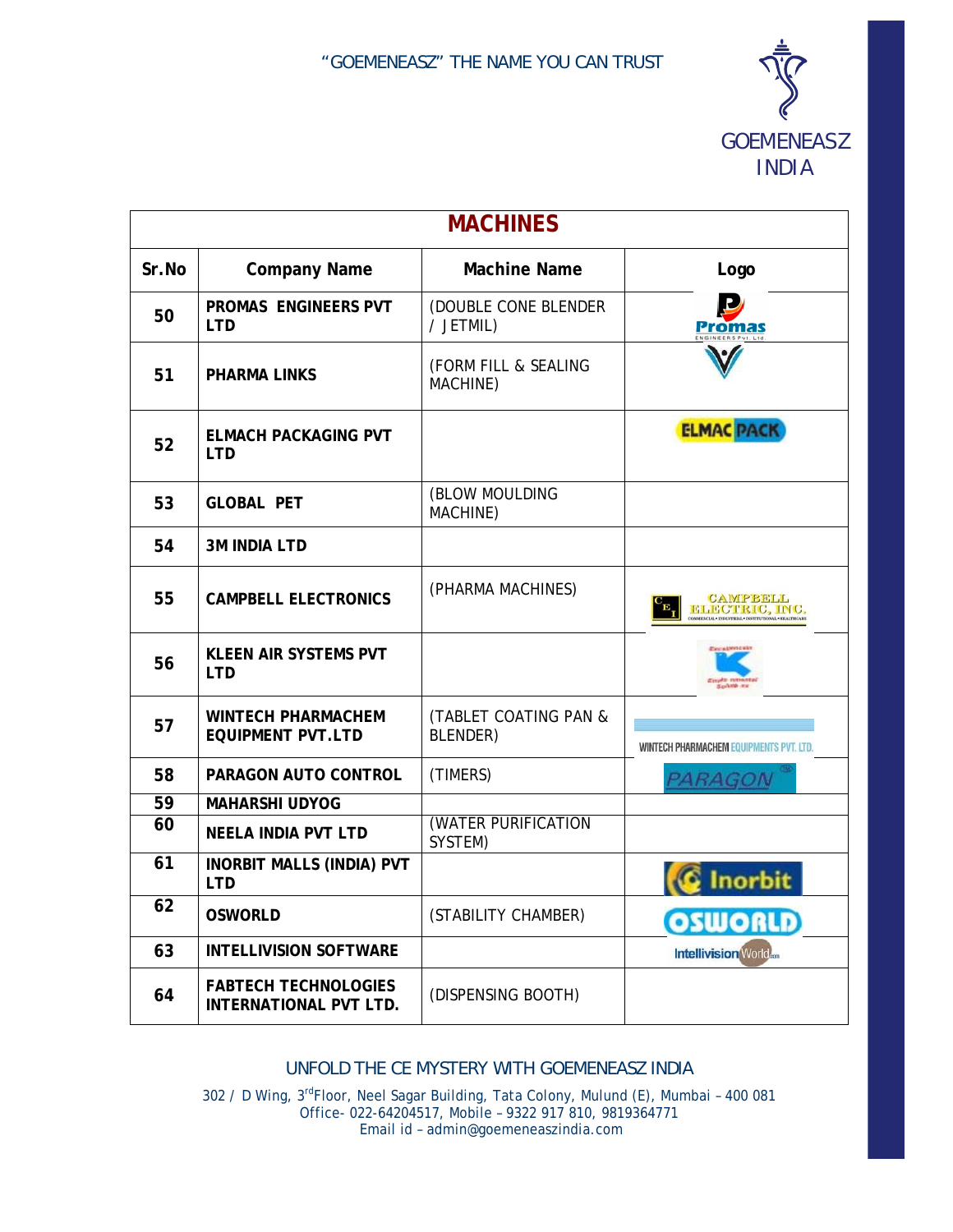

| <b>MACHINES</b> |                                                  |                                   |                                             |  |
|-----------------|--------------------------------------------------|-----------------------------------|---------------------------------------------|--|
| Sr.No           | <b>Company Name</b>                              | <b>Machine Name</b>               | Logo                                        |  |
| 65              | <b>MACHIN FABRIK</b>                             | (PW & WFI SYSTEMS)                |                                             |  |
| 66              | PANAM ENGINEERS PVT LTD                          | (VALVES)                          |                                             |  |
| 67              | <b>SEALTECH INDUSTRIES</b>                       | (FORM FILL SEAL<br>MACHINE)       | $\blacktriangle$ eallec                     |  |
| 68              | OM CHAMUNDA ENTERPRISES                          | (SEALING MACHINE)                 | <b>@FOM CHAMUNDA ENTERPRISES</b>            |  |
| 69              | <b>ALAN ELECTRONIC SYSTEMS</b><br>PVT. LTD       | (ANNUNICIATOR PANEL)              | A                                           |  |
| 70              | PRODUCTIVITY AIDS PVT LTD                        | (MANDREL, ROTOR)                  | PRODUCTIVITY AIDS Pvt. Ltd.                 |  |
| 71              | <b>JANAK HEALTHCARE PVT LTD</b>                  | (HOSPITAL MOTORIZED<br>BED)       | $^{\circledR}$<br>JANA<br><b>HEALTHCARE</b> |  |
| 72              | <b>KASHIMIRA ALLOYS</b>                          | <b>(STRIP SEALING</b><br>MACHINE) |                                             |  |
| 73              | <b>KNS MATERIAL TECHNOLOGIES</b>                 |                                   |                                             |  |
| 74              | <b>ADVANCE COOLING SYSTEMS</b><br><b>PVT LTD</b> | (PANEL AIR<br>CONDITIONERS)       | <b>ADVANCE</b><br>And this systems pyt.l    |  |
| 75              | <b>JICON EXPORTS</b>                             | (DE-BLISTERING<br>MACHINE)        |                                             |  |
| 76              | <b>AMAR EQUIPMENT</b>                            | (AUTO CALVE)                      | AR.                                         |  |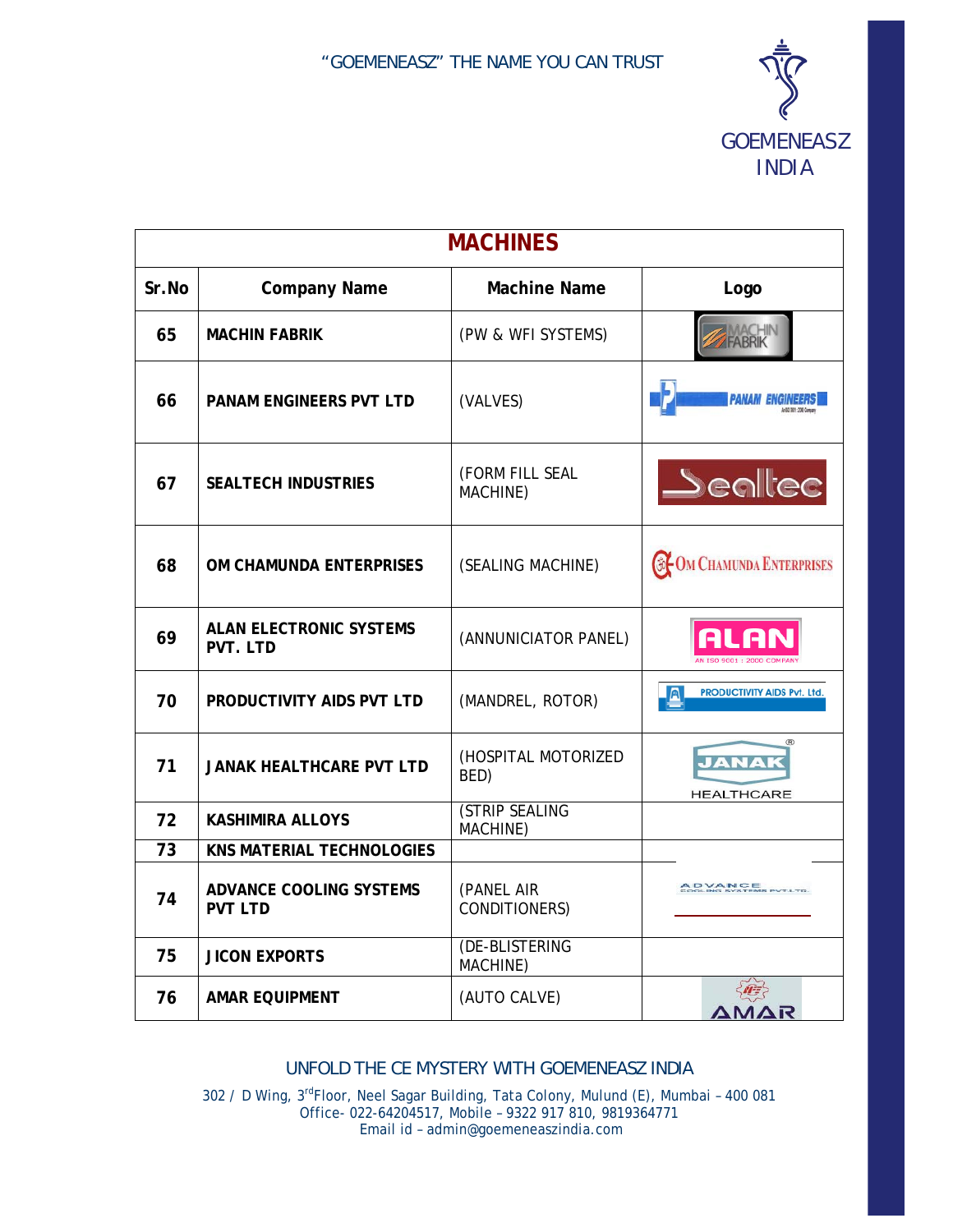

INDIA

| <b>MACHINES</b> |                                                   |                                                                  |                                      |
|-----------------|---------------------------------------------------|------------------------------------------------------------------|--------------------------------------|
| Sr.No           | <b>Company Name</b>                               | <b>Machine Name</b>                                              | Logo                                 |
| 77              | PROXIMON CONTROLS PVT<br>LTD.                     | (TIMERS)                                                         | <b>PROZEN</b><br>We Command & Coutre |
| 78              | <b>ELECTROLAB INDIA</b>                           | (MACHINE TESTING &<br>INSPECTION)                                |                                      |
| 79              | <b>ACEVIN SOLUTIONS</b>                           | (WIRELESS<br>COMMUNICATION<br>DEVICES)                           |                                      |
| 80              | <b>HILDA AUTOMATION</b>                           | (2 HEAD CAP RINSING,<br><b>FILLING &amp; SEALING</b><br>MACHINE) |                                      |
| 81              | <b>SHARPEN FILTER</b>                             | (ROTARY VACCUM FILTER)                                           |                                      |
| 82              | <b>RELIANCE ENGINEER CO.</b>                      | (BEAD MILL)                                                      |                                      |
| 83              | <b>VIDYUT CONTROL PVT. LTD.</b>                   | (ICP & MCC PANEL)                                                |                                      |
| 84              | <b>ESMECH ENGINEERING PVT.</b><br>LTD. SMS GROUP. | (ALUMINIUM, SHEET<br>ROLLING LINE)                               | ESMECH<br><b>SMS</b> group           |
| 85              | <b>RAVI KIRAN INDUSTRIES</b>                      | (VIBRO SIFTER)                                                   |                                      |
| 86              | <b>Rishikesh Exports</b>                          |                                                                  |                                      |
| 87              | Wraptech machines (P) Ltd.                        | Sachet packing machine                                           |                                      |
| 88              | <b>Westone Electrical works</b>                   | Control panel                                                    |                                      |

## *UNFOLD THE CE MYSTERY WITH GOEMENEASZ INDIA*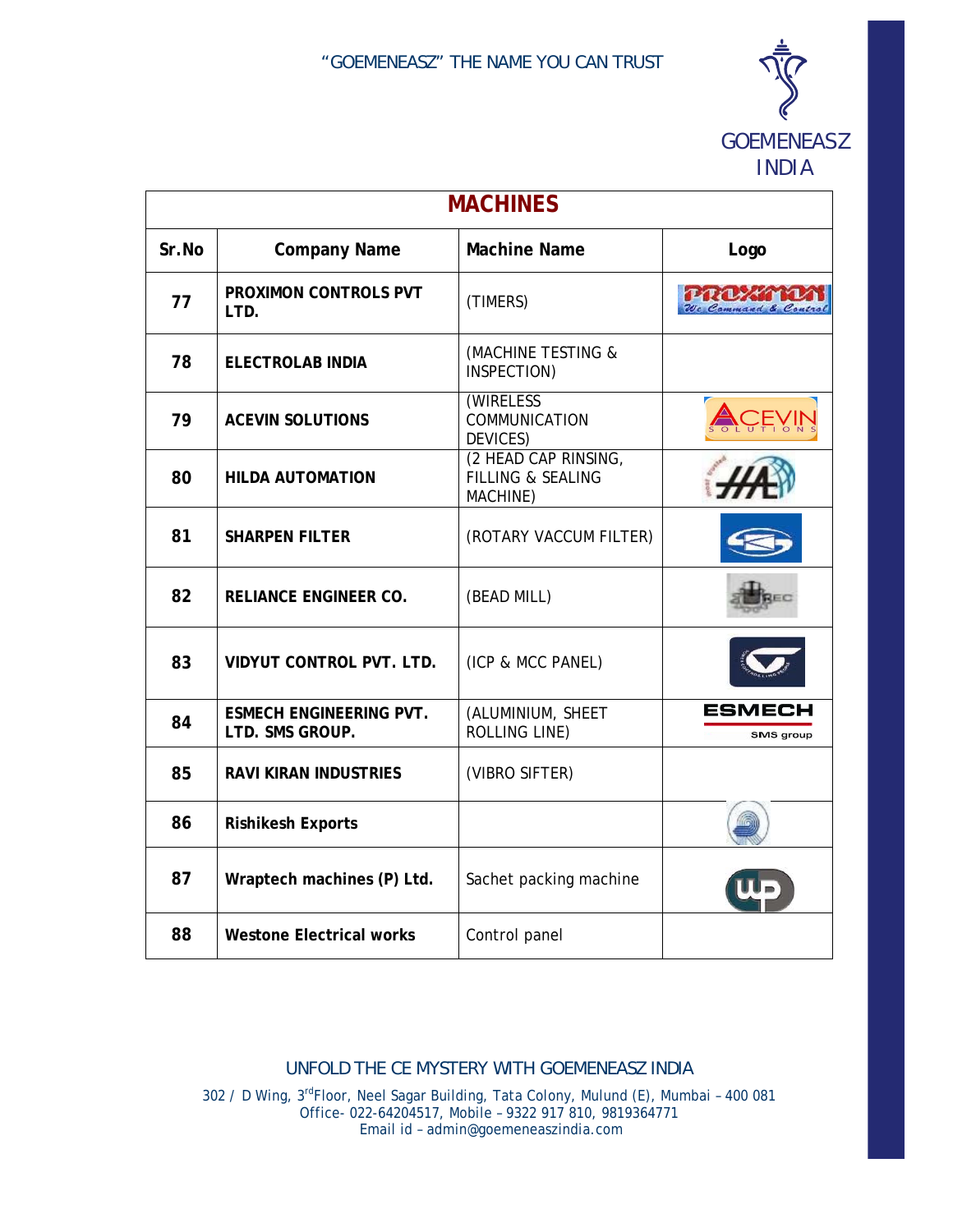

|                 |                                                 | <b>MACHINES</b>                                      |                                          |
|-----------------|-------------------------------------------------|------------------------------------------------------|------------------------------------------|
| 89              | <b>Shiv Shakti Process</b><br>Equipment (P) Ltd | Double cone blender                                  |                                          |
| 90              | <b>Time Technoplast</b>                         | Blow moulding machine,<br>Turf machine               | <b>TIME</b>                              |
| 91              | <b>Target Innovations</b>                       | Metal detector (digital &<br>Analog)                 |                                          |
| $\overline{92}$ | Snowbell machines (P) Ltd.                      | <b>Bottle filling machine</b>                        | Snowbell Machines Pvt. Ltd.              |
| $\overline{93}$ | Safe A & T Technology (P)<br>Ltd                |                                                      |                                          |
| 94              | Precihole Machine Tools (P)<br>. ht I           | <b>Gun drilling machines</b>                         | Preci                                    |
| $\overline{95}$ | Precikot Pharma Pvt. Ltd.                       | <b>Ointment lines</b>                                | "PRECIKOT"                               |
| 96              | Kohli Industries                                |                                                      |                                          |
| 97              |                                                 |                                                      |                                          |
| $\overline{98}$ | <b>Hydropure Systems</b>                        | Water treatment plant                                | <b>HYDROPURE</b>                         |
| 99              | <b>Shree Gurukrupa</b><br>Automation (P) Ltd.   | Sleeve making machine                                |                                          |
| 100             | Bharaj Machineries Pvt. Ltd.                    | Rubber roll mill machine                             | Bharra                                   |
| 101             | Chamunda Pharma<br>machinery Pvt. Ltd.          | Mini clit mill, RMG,<br><b>Rotary Tablet machine</b> | <b>CHAMUNDA</b><br>We care               |
| 102             |                                                 |                                                      |                                          |
| 103             | <b>ARM WELD PRODUCT</b>                         | (X-WELDING GUNS / C-<br><b>WELDING GUNS)</b>         |                                          |
| 104             | AVM Systech (P) Ltd                             | <b>Flash Drying Systems</b>                          |                                          |
| 105             | <b>Process Precision</b><br>Instrument          |                                                      | <b>PPI</b> Process Precision Instruments |